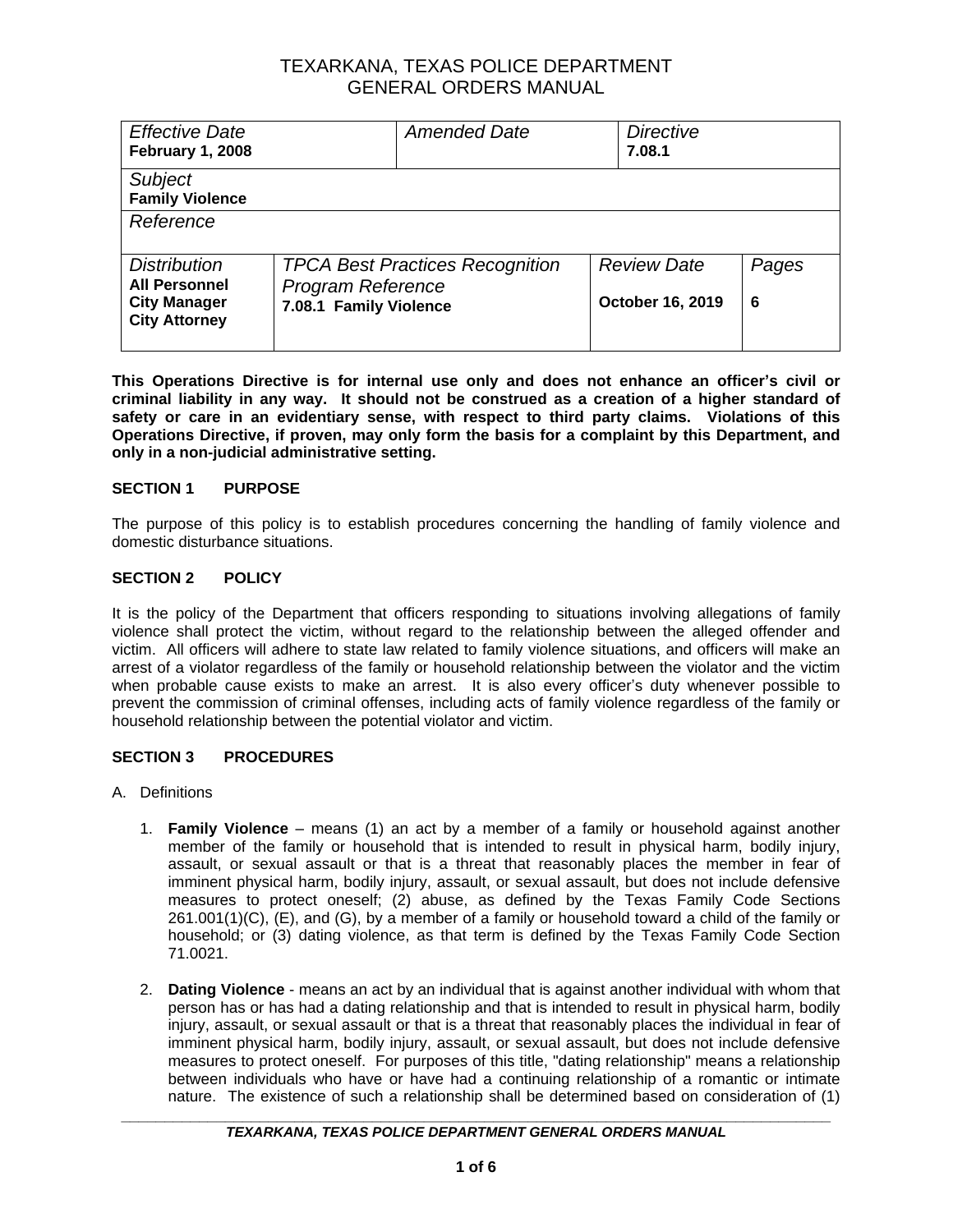| Directive | <b>Subject</b>         |
|-----------|------------------------|
| 7.08.1    | <b>Family Violence</b> |

the length of the relationship; (2) the nature of the relationship; and (3) the frequency and type of interaction between the persons involved in the relationship. A casual acquaintanceship or ordinary fraternization in a business or social context does not constitute a "dating relationship".

- 2. **Family** includes individuals related by birth or marriage, individuals who are former spouses of each other, individuals who are the biological parents of the same child, without regard to marriage, and a foster child and foster parent, whether or not those individuals reside together.
- 3. **Household** means a unit composed of persons living together in the same dwelling, whether or not those individuals are related to each other.
- 4. **Member of a Household** includes a former member of a household who has filed an application or for whom protection is sought as provided by Section 71.04 of the Texas Family Code.
- 5. **Protective Order** an order issued by a court of competent jurisdiction which may, among other things, prohibit a party from: committing family violence, directly communication with a member of the family or household in a threatening or harassing manner, or going to or near the residence or place of employment or business of a member of the family or household.
- B. Duties of Officers
	- 1. The duties of a police officer who investigates a family violence allegation or who responds to a disturbance call that may involve family violence are to:
		- a. Protect any potential victim of family violence.
		- b. Enforce the law.
		- c. Make lawful arrests of violators.
	- 2. The officer shall advise any possible adult victim of all reasonable means to prevent further family violence, including:
		- a. Written notice of a victim's legal rights and remedies.
		- b. The availability of shelter and other community services for family violence victims.
	- 3. The written notice required above is available in the form of hand out material supplied by the Department.
	- 4. Officers shall notify the victim of their right to a "Pseudonym For Family Violence Survivors" form. If the victim wishes to have the officer complete a pseudonym form, then the offense report will reflect the victim's pseudonym name. The pseudonym form will NOT go to CRC. The pseudonym form will go directly to Investigative Services along with a copy of the offense report and a copy of the victim's statement.
	- 5. In accordance with the Texas Code of Criminal Procedure, Article 5.05 (a) and 5.05 (e), officers who investigate a family violence incident or respond to a disturbance call that may involve family violence shall make a written report. The written report shall include but is not limited to:
		- a. The names of the suspect and complainant.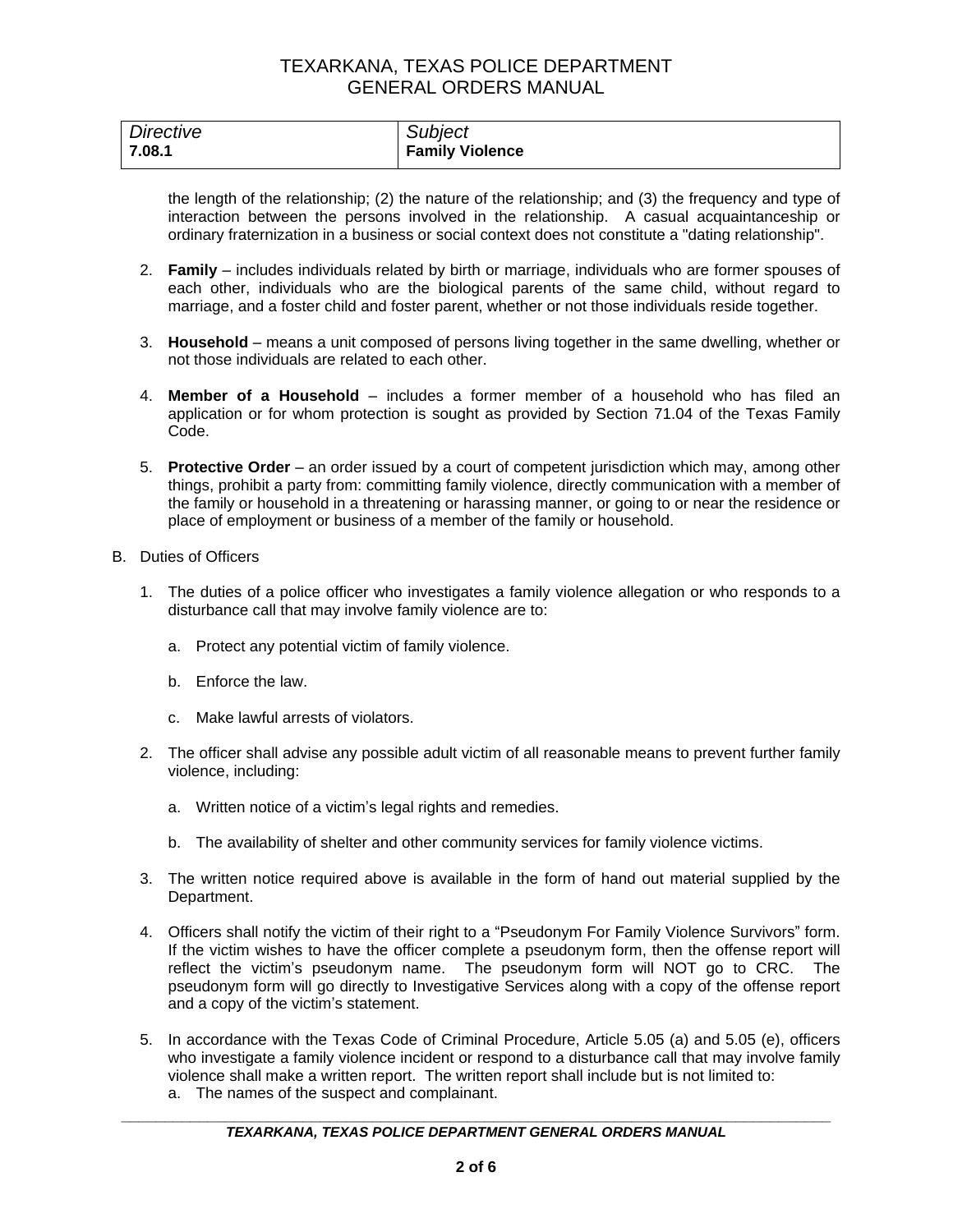| Directive | <b>Subject</b>         |
|-----------|------------------------|
| 7.08.1    | <b>Family Violence</b> |

- b. The date, time, and location of the incident.
- c. Any visible or reported injuries.
- d. A description of the incident and a statement of its disposition.
- e. Officers shall complete the Texas Department of Public Safety Family Violence Form (Red Form) for all family violence incidents or any disturbance call that may involve family violence. This includes but is not limited to the following offenses when there is a family/household relationship between the offender and the victim:
	- 1. Any type of Assault (Misdemeanor of Felony)
	- 2. Sexual Assault
	- 3. Kidnapping
	- 4. Homicide
	- 5. Deadly Conduct
	- 6. Terroristic Threat
	- 7. Interference with Child Custody
	- 8. Telephone Harassment or any type of Harassment which involves threats
	- 9. Interference with Emergency Telephone Call
	- 10. Stalking
	- 11. Violation of Protective Order
	- 12. Any other offense that involves a threat towards a person of the same family or household
- 6. In accordance with the Texas Code of Criminal Procedure 5.04 and 5.05 (a) (1), officers are required to determine if the address of a family violence incident or the address of any person involved in the family violence incident matches the address of a foster home. If the family violence occurred at a licensed foster home or a verified agency foster home listed in TCIC or if the name of any person involved in the family violence incident matches the address of a licensed foster home or a verified agency foster home listed in TCIC, the officer shall make a report to the Texas Department of Family and Protective Services (DFPS). The officer's report to DFPS must include all of the information in the officer's incident/offense report, and the report must be submitted to DFPS within 24 hours after the incident. **DFPS can be notified by phone at 1-800- 252-5400. Police reports can be faxed to (512) 491-1967.**
- 7. Officers shall conduct preliminary investigations paying particular attention to victim / witness statements, photographs of injuries, physical evidence, and all other information which would assist the officer in determining what occurred and what offenses may have been committed.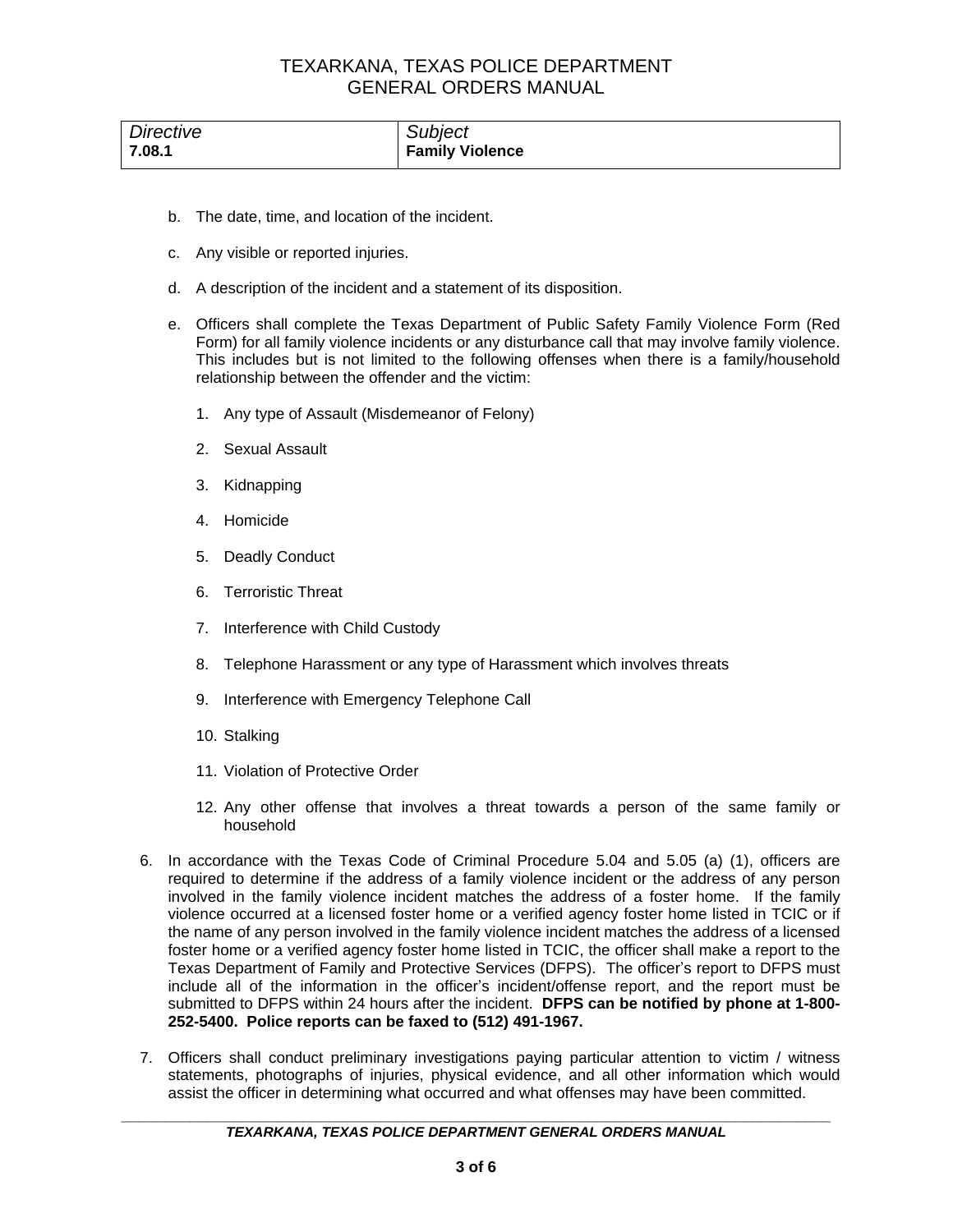| Directive | <b>Subject</b>         |
|-----------|------------------------|
| 7.08.1    | <b>Family Violence</b> |

#### C. Patrol Procedures

- 1. Domestic disturbance calls should be assigned to two officers. A single officer should not answer a domestic disturbance call without a back-up unless immediate intervention is necessary to prevent an assault or other act of family violence.
- 2. Officers responding to a family disturbance should:
	- a. Take charge of the situation immediately.
	- b. Separate the involved parties to prevent assault.
	- c. Control access to weapons and the movement of all persons involved.
	- d. Attempt to ascertain the facts of the dispute by allowing each person to explain his/her version of the quarrel.
	- e. Avoid embarrassing the disputants in front of any children who may be present.
	- f. Remain impartial and tactful in an effort to reduce tension and find a peaceful resolution to the dispute.
- 3. Entry and Intervention
	- a. Where one of the parties to a domestic dispute requests police intervention, the officers may enter the premises over the objection of the other party(s).
	- b. Where one party is locked out by the other party, the officers shall not assist the evicted party in making a forcible entry.
	- c. Where both parties to a domestic dispute refuse to admit the officers, the officers shall respect their wishes unless there are reasonable grounds to believe that their presence is necessary to prevent an assault or other act of family violence.
	- d. If both parties to a domestic dispute request the officers to leave, the officers shall do so unless there are reasonable grounds to believe that their presence is necessary to prevent an assault or other act of family violence.
	- e. If either party involved in a domestic dispute is a member of the Department, a supervisor will respond to the location and ensure that all proper procedures are followed and circumstances fully documented. The supervisor will notify the employee's Division Commander.

### D. Delayed Arrests

1. When an officer has determined that probable cause exist but the suspect has fled the scene, the officer should make a reasonable effort to locate the offender and make an arrest when an arrest would be lawful according to the Texas Code of Criminal Procedure, Chapter 14 Arrest without Warrant, Section 14.03. If the offender cannot be quickly located, the officer should base his decision about the reasonableness of a delayed arrest based upon the following factors: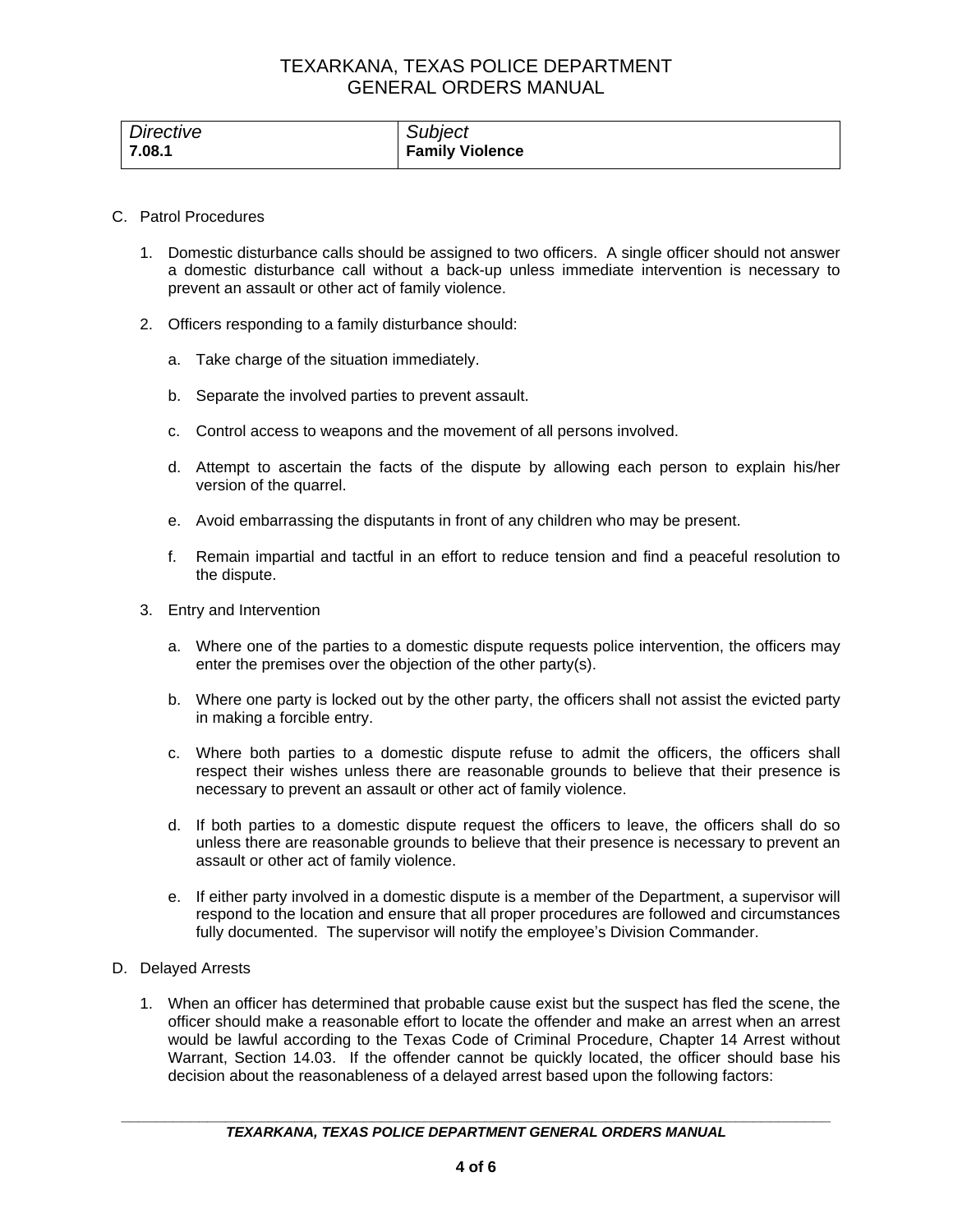| Directive | Subject                |
|-----------|------------------------|
| 7.08.1    | <b>Family Violence</b> |

- a. The possibility of further violence.
- b. The apparent vulnerability of the victim.
- c. The suspect's history of violent behavior.
- d. Threats made by the suspect.
- e. The nature of the initial crime.
- f. The involvement of deadly weapons.
- g. The proximity of the suspect.
- 2. Generally an arrest should be made within 24 hours. When completing the Arrest Report, officers shall articulate the specific facts which compelled them to make a delayed arrest in the interest of protecting the victim and preventing further violence.
- 3. Officers shall consult their supervisor prior to making a family violence arrest when there has been a significant delay since the offense occurred.
- E. Protective Orders
	- 1. Officers should be familiar with the Texas Code of Criminal Procedure 17.292, Magistrates Order for Emergency Protection.
	- 2. Although a protective order is not required in all cases, officers shall inform the victim of their rights to be protected and inform them of the Protective Order process. If the victim indicates that he/she wishes to apply for a protective order, the officer shall assist the victim in completing the application. The officer shall complete both pages including the application to the judge and the TCIC data entry page.
	- 3. If the officer has arrested the suspect in a family violence case, the application should be attached to the Magistrates Warning form. The Magistrates Warning form and the accompanying application for Protective Order shall be placed in the judge's box in the patrol room. The judge will issue the order when the defendant is brought before the judge to be warned and advised of his/her rights.
	- 4. If an officer/investigator obtains a warrant for the assault charge, the application for a protective order shall be attached to the warrant to be filed in CRC. When the warrant is served, the application should be attached to the Magistrates Warning form. The Magistrates Warning form and the accompanying application for a Protective Order shall be placed in the judge's box in the patrol room. The judge will issue the order when the defendant is brought before the judge to be warned and advised of his/her rights.
	- 5. In all cases where the application for a Protective Order has been completed, the officer shall document in the Arrest Report that the application has been attached to the Magistrates Warning form.
	- 6. Officers made aware of the existence of a protective order (issued under the Texas Family Code) upon responding to the scene of a domestic disturbance should first examine the order to